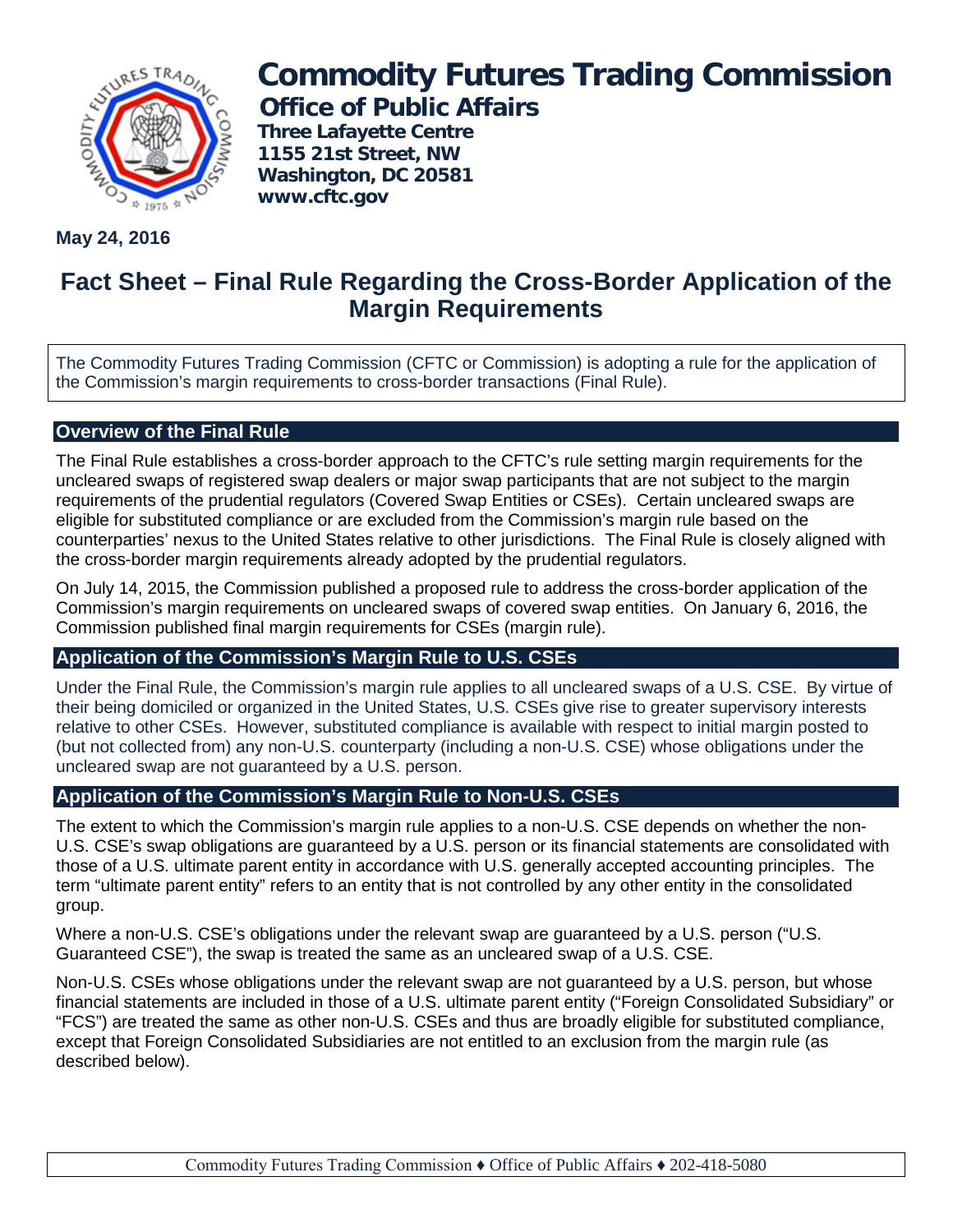### **Exclusion of Certain Uncleared Swaps from the Commission's Margin Rule**

Under the Final Rule, an uncleared swap entered into by a non-U.S. CSE with a non-U.S. person counterparty (including a non-U.S. CSE) is excluded from the Commission's margin rule, provided that neither counterparty's obligations under the relevant swap are guaranteed by a U.S. person and neither counterparty is a Foreign Consolidated Subsidiary nor a U.S. branch of a non-U.S. CSE. However, a non-U.S. CSE is not eligible to rely on this exclusion (and therefore, is required to collect initial margin on the market-facing trade) if the risk from the trade is transferred to a U.S. covered swap entity (or U.S. Guaranteed CSE) through interaffiliate trade(s) and the market-facing trade is not subject to comparable initial margin collection requirements in its home jurisdiction.

#### **Substituted Compliance**

As discussed above, the Final Rule permits a U.S. CSE or a non-U.S. CSE, as applicable, to avail itself of substituted compliance (to the extent applicable under the Final Rule) by complying with the margin requirements of the relevant foreign jurisdiction in lieu of compliance with the Commission's margin requirements, provided that the Commission finds that such jurisdiction's margin requirements are comparable to the Commission's margin requirements.

The comparability standard in the Final Rule is outcome-based with a focus on whether the margin requirements in the foreign jurisdiction achieve the same regulatory objectives as the margin requirements in the Commodity Exchange Act.

The Final Rule sets forth a process for requests for comparability determinations, including eligibility and submission requirements, as well as the standard of review that will apply to Commission determinations.

#### **Definition of "U.S. Person"**

Generally speaking, the Final Rule defines the term "U.S. person" to include those individuals or entities whose activities have a significant nexus to the U.S. market by virtue of their organization or domicile in the United States. The definition generally follows the traditional, territorial approach to defining a U.S. person, and the Commission believes that this definition provides an objective and clear basis for determining those individuals or entities that should be identified as a U.S. person. The Final Rule does not include the U.S. majorityownership prong that was included in the Guidance (50% U.S. person ownership of a fund or other collective investment vehicle). In addition, the definition of "U.S. person" includes certain legal entities owned by one or more U.S. person(s) and for which such person(s) bear unlimited responsibility for the obligations and liabilities of the legal entity.

#### **Definition of "Guarantee"**

The Final Rule defines the term "guarantee" as an arrangement pursuant to which one party to a swap transaction with a non-U.S. counterparty has rights of recourse against a U.S. person guarantor (whether such guarantor is affiliated with the non-U.S. counterparty or is an unaffiliated third party) with respect to the non-U.S. counterparty's obligations under the relevant swap transaction. Under the Final Rule, the terms of the guarantee need not necessarily be included within the swap documentation or even otherwise reduced to writing (so long as legally enforceable rights are created under the laws of the relevant jurisdiction), provided that a swap counterparty has a conditional or unconditional legally enforceable right, in whole or in part, to receive payments from, or otherwise collect from, the U.S. person in connection with the non-U.S. person's obligations under the swap. To address concerns about potential evasion, the term "guarantee" also encompasses any arrangement pursuant to which the guarantor itself has rights of recourse against a third party with respect to the counterparty's obligations under the uncleared swap.